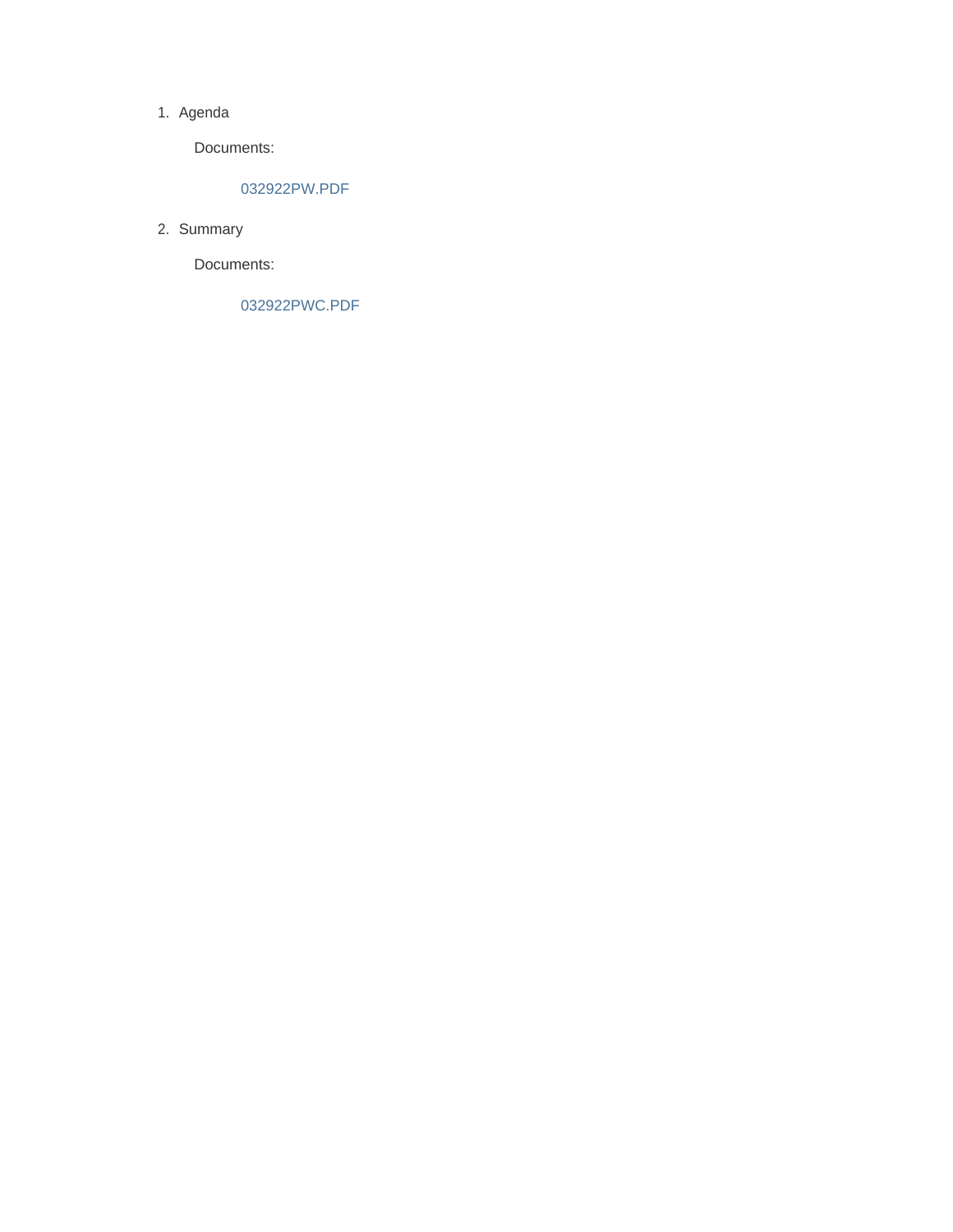

# **City of Marietta**

205 Lawrence Street Post Office Box 609 Marietta, Georgia 30061

# **Meeting Agenda**

### **PUBLIC WORKS COMMITTEE**

| <b>Grif Chalfant, Chairman</b><br><b>Andy Morris, Vice Chair</b> |                        |
|------------------------------------------------------------------|------------------------|
| Joseph R. Goldstein                                              |                        |
| Tuesday, March 29, 2022                                          | <b>Council Chamber</b> |

*Immediately Following Economic/Community Development Committee*

### **CALL TO ORDER:**

#### **MINUTES:**

| 20220239         | <b>Regular Meeting - February 22, 2022</b>                             |  |
|------------------|------------------------------------------------------------------------|--|
|                  | Review and approval of the February 22, 2022 meeting minutes.          |  |
|                  |                                                                        |  |
| <b>BUSINESS:</b> |                                                                        |  |
| 20220302         | 2011 SPLOST TIP Summary                                                |  |
|                  | Discussion on the 2011 SPLOST TIP Summary.                             |  |
| 20220303         | 2016 SPLOST TIP Summary                                                |  |
|                  |                                                                        |  |
|                  | Discussion on the 2016 SPLOST TIP Summary.                             |  |
| 20220304         | February 2022 Public Works Departmental Performance Report             |  |
|                  | Discussion on the monthly activities of the Public Works Department.   |  |
| 20220175         | 2022 SPLOST Transportation Project Prioritization                      |  |
|                  |                                                                        |  |
|                  | Consideration of prioritization of 2022 SPLOST Transportation Projects |  |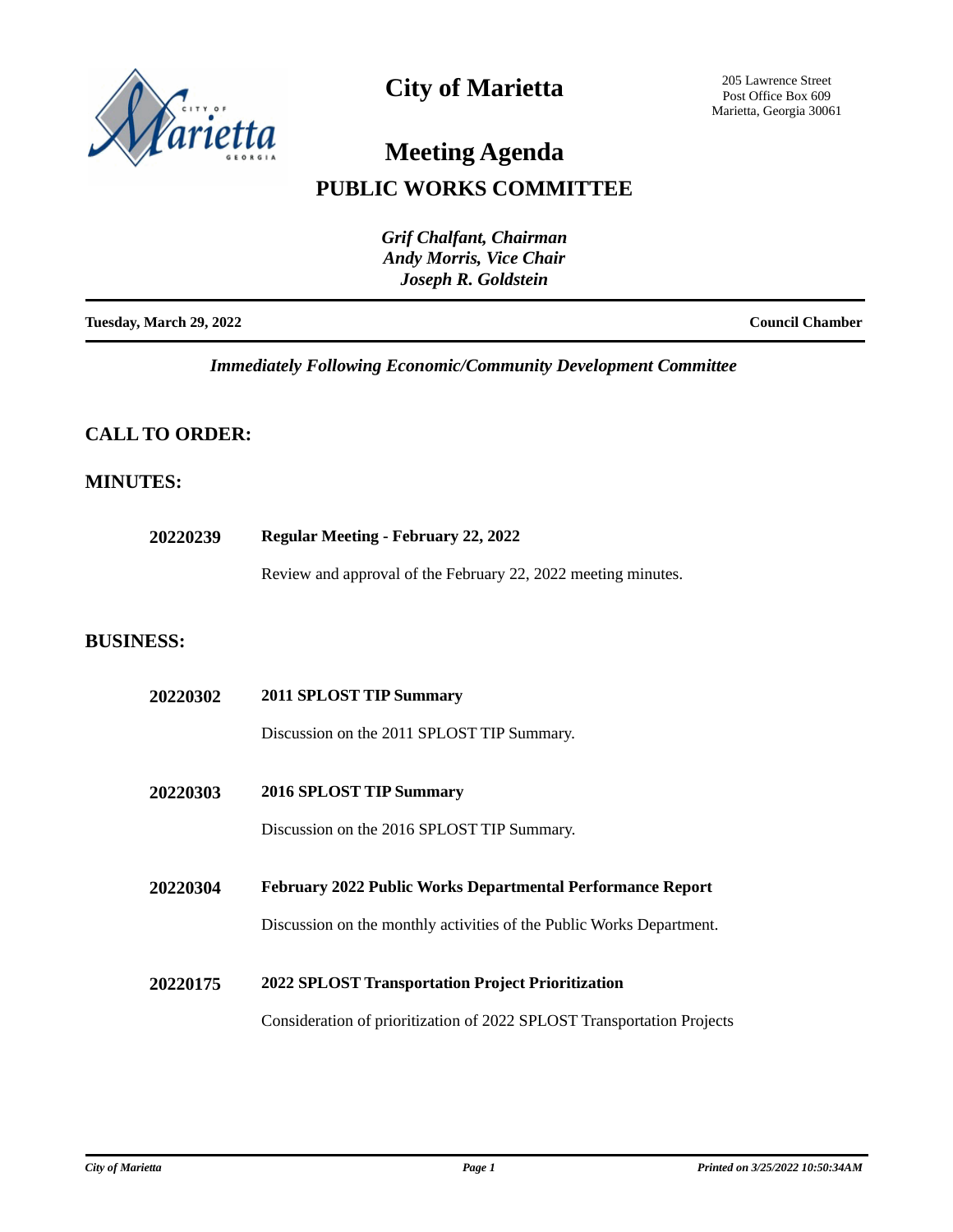| 20220305 | <b>Frasier Street Properties</b>                                                                                                                                                                                                                                 |
|----------|------------------------------------------------------------------------------------------------------------------------------------------------------------------------------------------------------------------------------------------------------------------|
|          | Consideration of bids for the parcels at $609 \& 617$ Frasier Street.                                                                                                                                                                                            |
| 20220306 | Proposed Revision to the Flood Plain Management/Flood Prevention Ordinance                                                                                                                                                                                       |
|          | Proposed update and revision to address comments from a recent audit by ISO to protect<br>the public health, safety, environment, and general welfare and to minimize public and<br>private losses due to flooding and set the standards for manufactured homes. |
| 20220310 | <b>Powder Springs Street and Club Drive</b>                                                                                                                                                                                                                      |
|          | Consideration of closing Club Drive at Powder Springs Street and Club Drive.                                                                                                                                                                                     |
|          | <b>Public Hearing Required</b>                                                                                                                                                                                                                                   |
| 20220307 | <b>Trammell Street Traffic Calming</b>                                                                                                                                                                                                                           |
|          | Trammell Street Traffic Calming Proposal.                                                                                                                                                                                                                        |
|          | <b>Public Hearing Required</b>                                                                                                                                                                                                                                   |
| 20220308 | <b>Park Street Traffic Calming</b>                                                                                                                                                                                                                               |
|          | Park Street Traffic Calming Proposal.                                                                                                                                                                                                                            |
|          | <b>Public Hearing Required</b>                                                                                                                                                                                                                                   |
| 20220309 | <b>East Dixie Avenue Traffic Calming</b>                                                                                                                                                                                                                         |
|          | East Dixie Avenue Traffic Calming Proposal.                                                                                                                                                                                                                      |
|          | <b>Public Hearing Required</b>                                                                                                                                                                                                                                   |
| 20220320 | <b>State Road Repaving</b>                                                                                                                                                                                                                                       |
|          | Discussion on the repaving of State Roads.                                                                                                                                                                                                                       |
|          | Requested by Grif Chalfant                                                                                                                                                                                                                                       |
|          |                                                                                                                                                                                                                                                                  |

### **ADJOURNMENT:**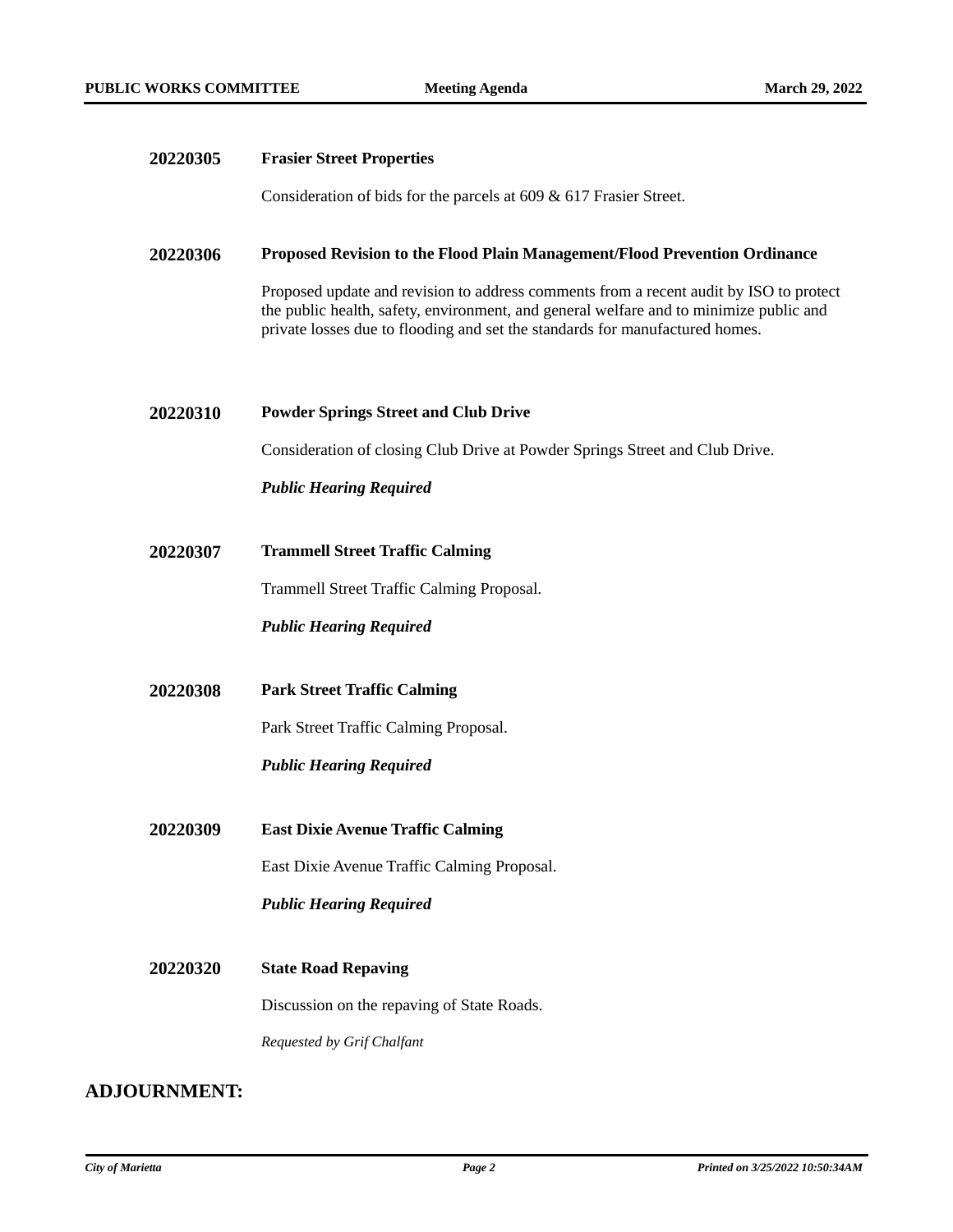

# **City of Marietta**

# **Meeting Summary PUBLIC WORKS COMMITTEE**

*Grif Chalfant, Chairman Andy Morris, Vice Chair Joseph R. Goldstein*

**Tuesday, March 29, 2022 Council Chamber**

### **Immediately Following Economic/Community Development Committee**

| 20220239 | Regular Meeting - February 22, 2022                                                            |
|----------|------------------------------------------------------------------------------------------------|
|          | Review and approval of the February 22, 2022 meeting minutes.<br><b>Approved and Finalized</b> |
| 20220302 | 2011 SPLOST TIP Summary                                                                        |
|          | Discussion on the 2011 SPLOST TIP Summary.<br><b>Reported</b>                                  |
| 20220303 | 2016 SPLOST TIP Summary                                                                        |
|          | Discussion on the 2016 SPLOST TIP Summary.<br><b>Reported</b>                                  |
| 20220304 | February 2022 Public Works Departmental Performance Report                                     |
|          | Discussion on the monthly activities of the Public Works Department.<br><b>Reported</b>        |
| 20220175 | 2022 SPLOST Transportation Project Prioritization                                              |
|          | Consideration of prioritization of 2022 SPLOST Transportation Projects<br><b>Discussed</b>     |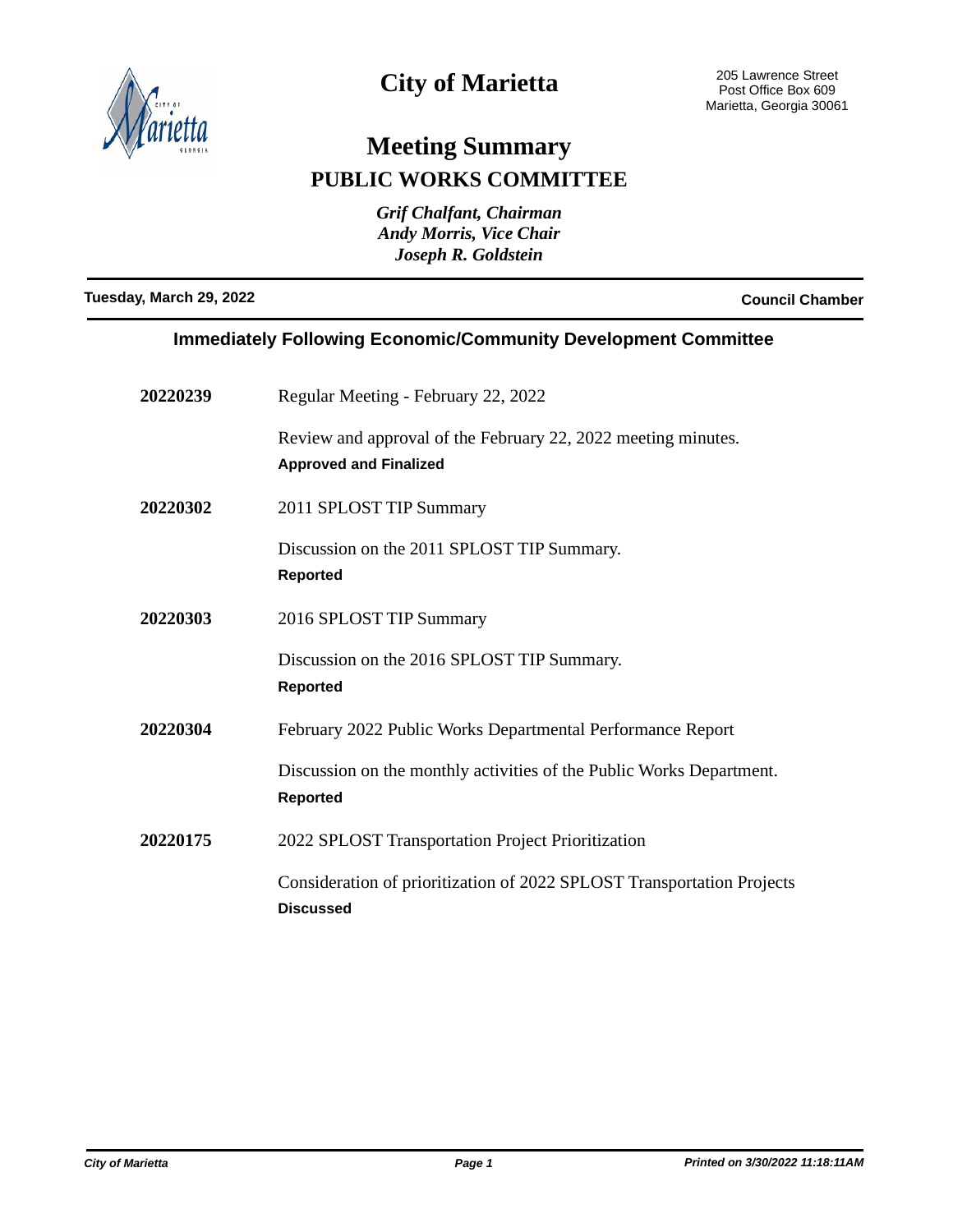| 20220305 | <b>Frasier Street Properties</b>                                                                                                                                                                                                                                    |
|----------|---------------------------------------------------------------------------------------------------------------------------------------------------------------------------------------------------------------------------------------------------------------------|
|          | Consideration of bids for the parcels at $609 \& 617$ Frasier Street.                                                                                                                                                                                               |
|          | Motion authorizing Public Works and the City Attorney to reject all bids and to<br>readvertise the parcels at 609 & 617 Frasier Street for sale with a minimum bid<br>of \$80,000.00 per parcel.                                                                    |
|          | Recommended for Council Agenda Non Consent                                                                                                                                                                                                                          |
| 20220306 | Proposed Revision to the Flood Plain Management/Flood Prevention<br><b>Ordinance</b>                                                                                                                                                                                |
|          | Proposed update and revision to address comments from a recent audit by ISO to<br>protect the public health, safety, environment, and general welfare and to<br>minimize public and private losses due to flooding and set the standards for<br>manufactured homes. |
|          | <b>Recommended for Approval - Consent Agenda</b>                                                                                                                                                                                                                    |
| 20220310 | <b>Powder Springs Street and Club Drive</b>                                                                                                                                                                                                                         |
|          | Consideration of closing Club Drive at Powder Springs Street and Club Drive.                                                                                                                                                                                        |
|          | Motion authorizing Public Works to close Club Drive at Powder Springs Street<br>and extend the sidewalk across Club Drive as part of the Powder Springs Street<br>Streetscape Project.                                                                              |
|          | <b>Public Hearing Required</b>                                                                                                                                                                                                                                      |
|          | Recommended for Approval - Consent Agenda                                                                                                                                                                                                                           |
| 20220307 | <b>Trammell Street Traffic Calming</b>                                                                                                                                                                                                                              |
|          | <b>Trammell Street Traffic Calming Proposal.</b>                                                                                                                                                                                                                    |
|          | Motion authorizing Public Works to install one $(1)$ speed table, two $(2)$ No<br>Parking zone, and stripe the centerline of the roadway on Trammell Street with<br>an estimated total cost of \$3,725.00.                                                          |
|          | <b>Public Hearing Required</b>                                                                                                                                                                                                                                      |
|          | Recommended for Council Agenda Non Consent                                                                                                                                                                                                                          |